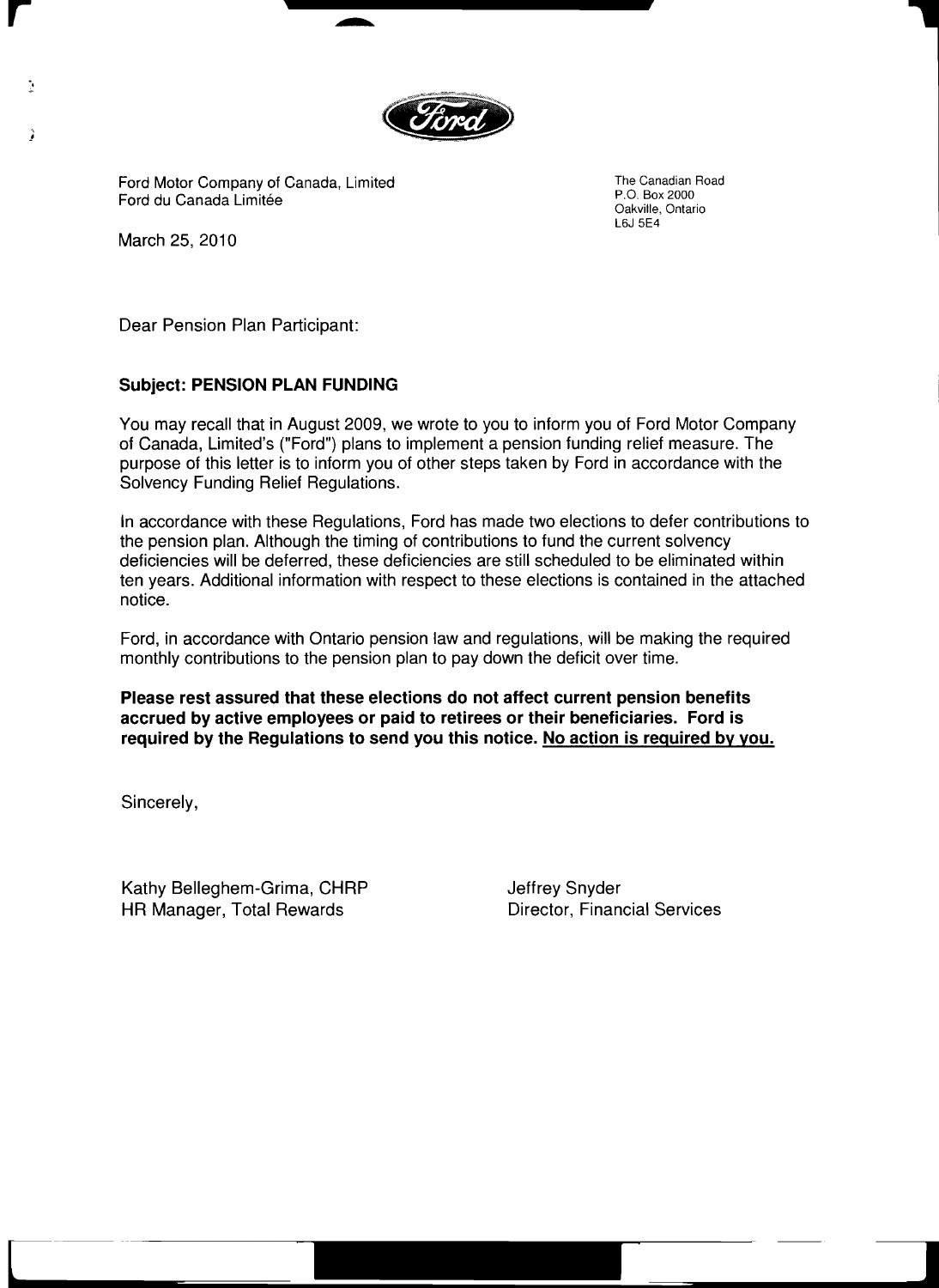## FORD MOTOR COMPANY OF CANADA, LIMITED CAW RETIREMENT PENSION PLAN NO.1 (THE "PLAN") (Registration #0337709)

### Information Related to Plan Funding

## Funded Status of the Plan

- ....-....

Periodic valuations of the Plan are conducted by Towers Perrin, an independent firm of pension actuaries. In accordance with regulations made under the Ontario Pension Benefits Act (the "Regulations"), the last valuation, conducted as of December 31, 2008 (i.e., the solvency relief report), was performed on two bases:

- 1. on an ongoing basis, which determines the position of the Plan assuming normal ongoing operation of the Plan, and
- 2. on a wind-up basis, which determines the position of the Plan assuming the Plan is immediately terminated.

The December 31,2008 valuation showed that on an ongoing basis there were sufficient assets to meet the liabilities under the Plan. However, on a wind-up basis, on the December 31,2008 valuation date, the Plan had a transfer ratio of 62.2%, which means that in the event the Plan had been terminated on that date, the assets of the Plan would have been only 62.2% of the liabilities.

## Solvency Funding Relief Elections

In accordance with the Regulations, Ford Motor Company of Canada, Limited ("Ford"), the administrator of the Plan, has elected in conjunction with the December 31, 2008 valuation report to: (i) defer the start of special payments required to liquidate any new solvency deficiency determined in the solvency relief report for up to 12 months and (ii) consolidate special payments for pre-existing solvency deficiencies into a new five-year payment schedule that commenced on December 31, 2008, the date of the solvency relief report.

#### Impact on Plan Contributions

If Ford had not elected the Solvency Funding Relief measures identified above, the estimated minimum employer contributions that would have been required to fund the normal cost of the Plan and all special payments were scheduled to be \$267.1 million during 2009, decreasing annually over the next four years (for a total of \$773.4 million over the first five years) and \$38.5 million per year over the next five years (i.e. total of \$965.9 million over ten years). As a result of electing the Solvency Funding Relief measures, the estimated minimum employer contributions to the Plan are scheduled to be \$160.5 million per year over the first five years and \$38.5 million per year over the next five years (i.e., total of \$995.0 million over ten years).